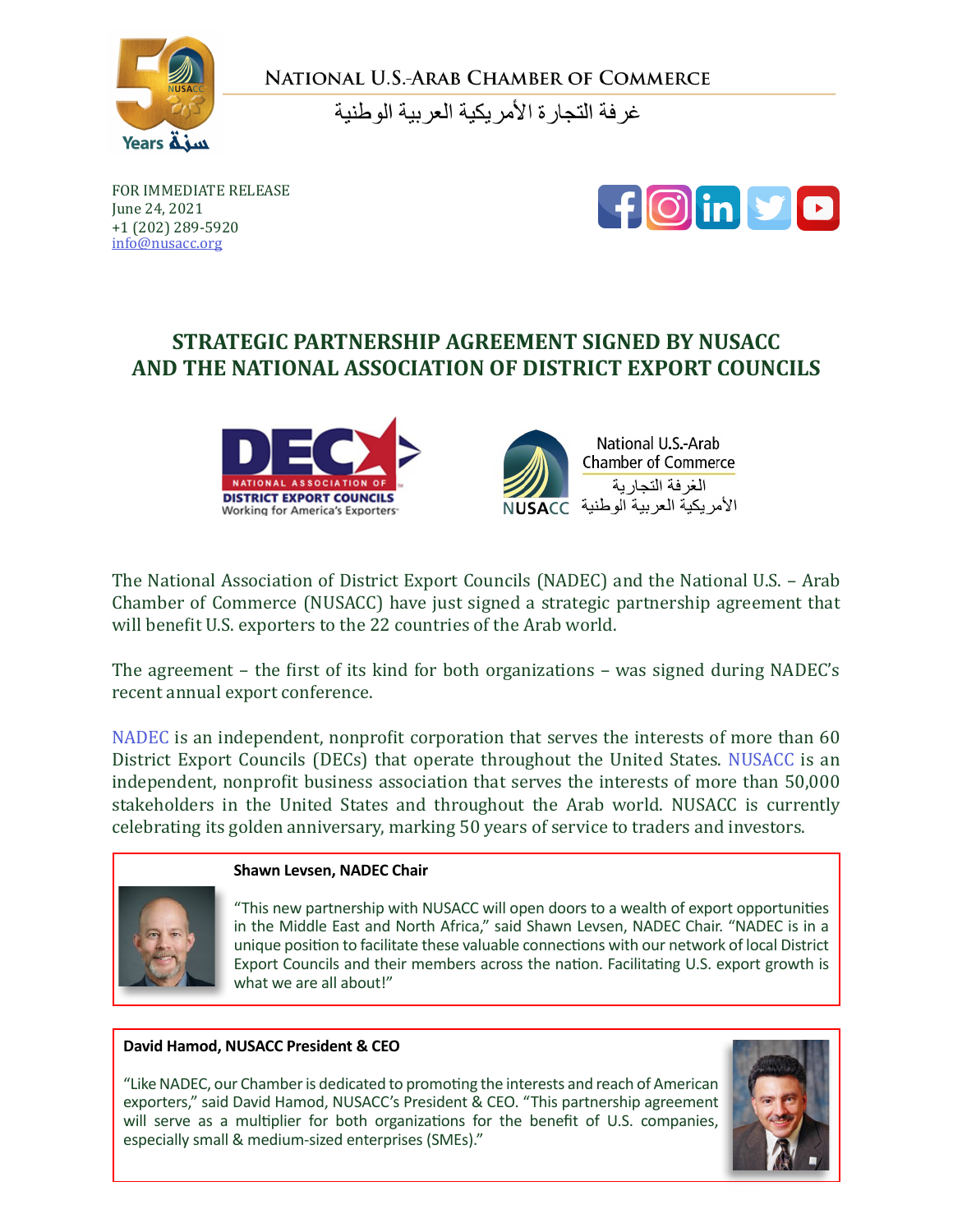"U.S. exports help to create jobs in the United States, bolster American communities, and strengthen the U.S. economy," according to Scott Blacklin, head of the Virginia-Washington D.C. District Export Council, which will manage the relationship between NADEC and NUSACC. "This new partnership agreement will further expand the export assistance network available to American companies."

The new agreement calls for NADEC and NUSACC to:

 Co-organize workshops, seminars, webinars, and conferences that provide NADEC and NUSACC stakeholders with insights into market opportunities and export facilitation.

 Co-host U.S.-based "road shows" that bring stakeholders from the Arab world to the United States in order to visit U.S. business communities.

 Take U.S. delegates on overseas trade & investment missions designed to identify opportunities for American traders and investors.

 Make NUSACC's full range of export services (commercial certification, legalization, certificates of origin, commercial invoices, etc.) available to NADEC companies.

Provide discounts on conferences and trade missions organized by NADEC or NUSACC.



David Hamod, NUSACC President & CEO, holding the agreement.

Both organizations work very closely with the U.S.<br>Department of Commerce International Trade Department of Administration (ITA), which manages a network of more than 225 domestic and overseas trade offices with a staff of more than 1,400 trade professionals.

American exports to the Middle East and North Africa come from all 50 U.S. States. In 2020, exports of U.S. goods to the Arab world totaled \$45.66 billion, down from 2019 because of supply shocks and demand shocks generated by the global pandemic. Click [here](http://www.nusacc.org/uploads/2/2/9/7/22977530/21tradedata-pr-final-feb15.pdf) to see 2021 NUSACC report on U.S. exports.

In 2020, the Top Five destinations in the Arab world for U.S. goods exporters were the United Arab Emirates, Saudi Arabia, Egypt, Qatar and Morocco. During the same period, the Top Ten exporting States to the MENA region included Texas, California, Louisiana, New York, New Jersey, Georgia, Ohio, Florida, Maryland, and Washington State.